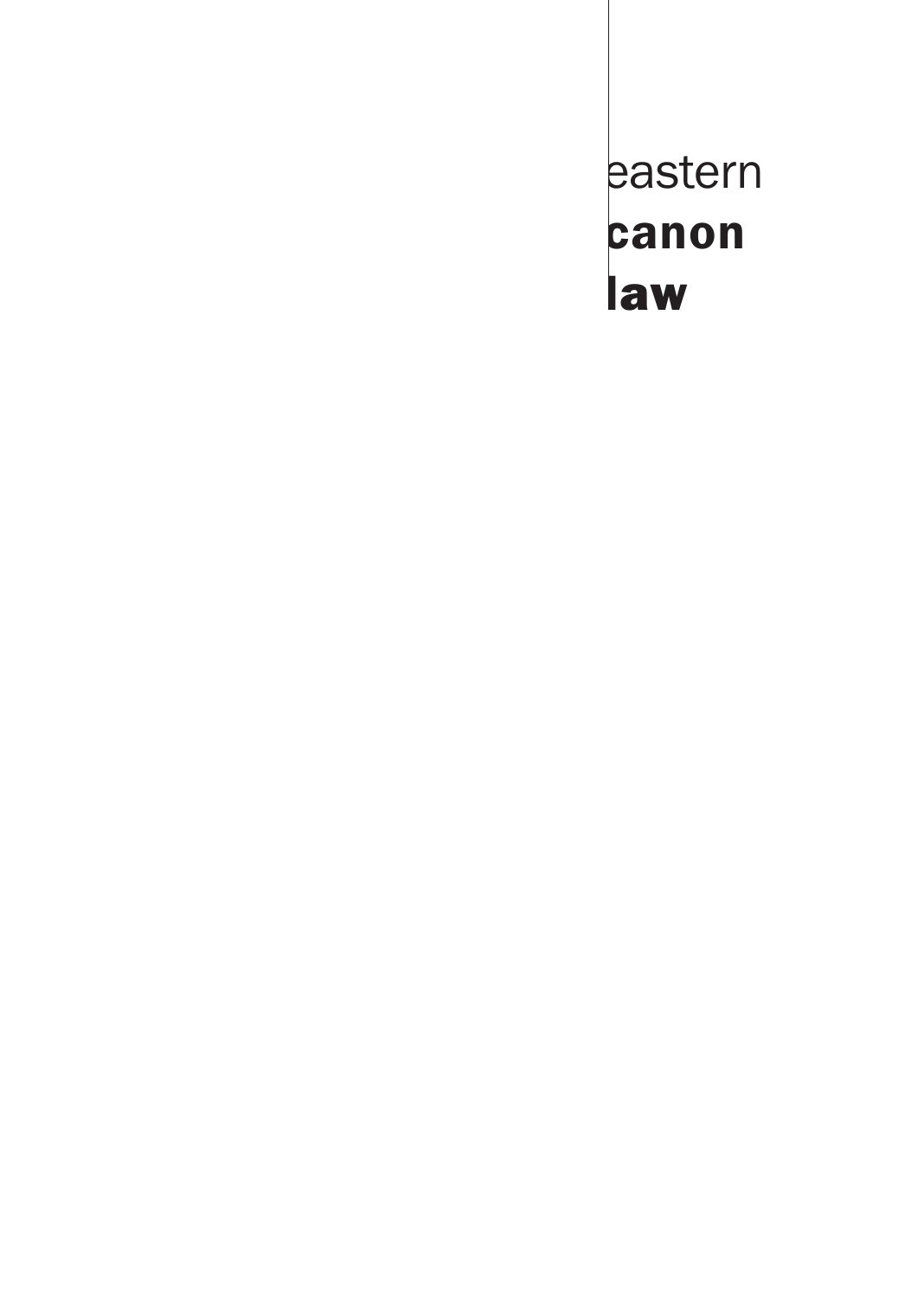International Editorial and Advisory Board:

Warren BECKET SOULE (Columbus) Orazio CONDORELLI (Catania) John Faris (Washington) George Gallaro (Pittsburgh) Pablo GEFAELL (Roma) Paolo GHERRI (Roma) Janusz Kowal (Roma) Michael Kuchera (Roma) Lorenzo Lorusso (Bari) Helmuth Pree (München) Luigi Sabbarese (Roma) Cyril Vasiľ (Città del Vaticano)

Editor:

Péter Szabó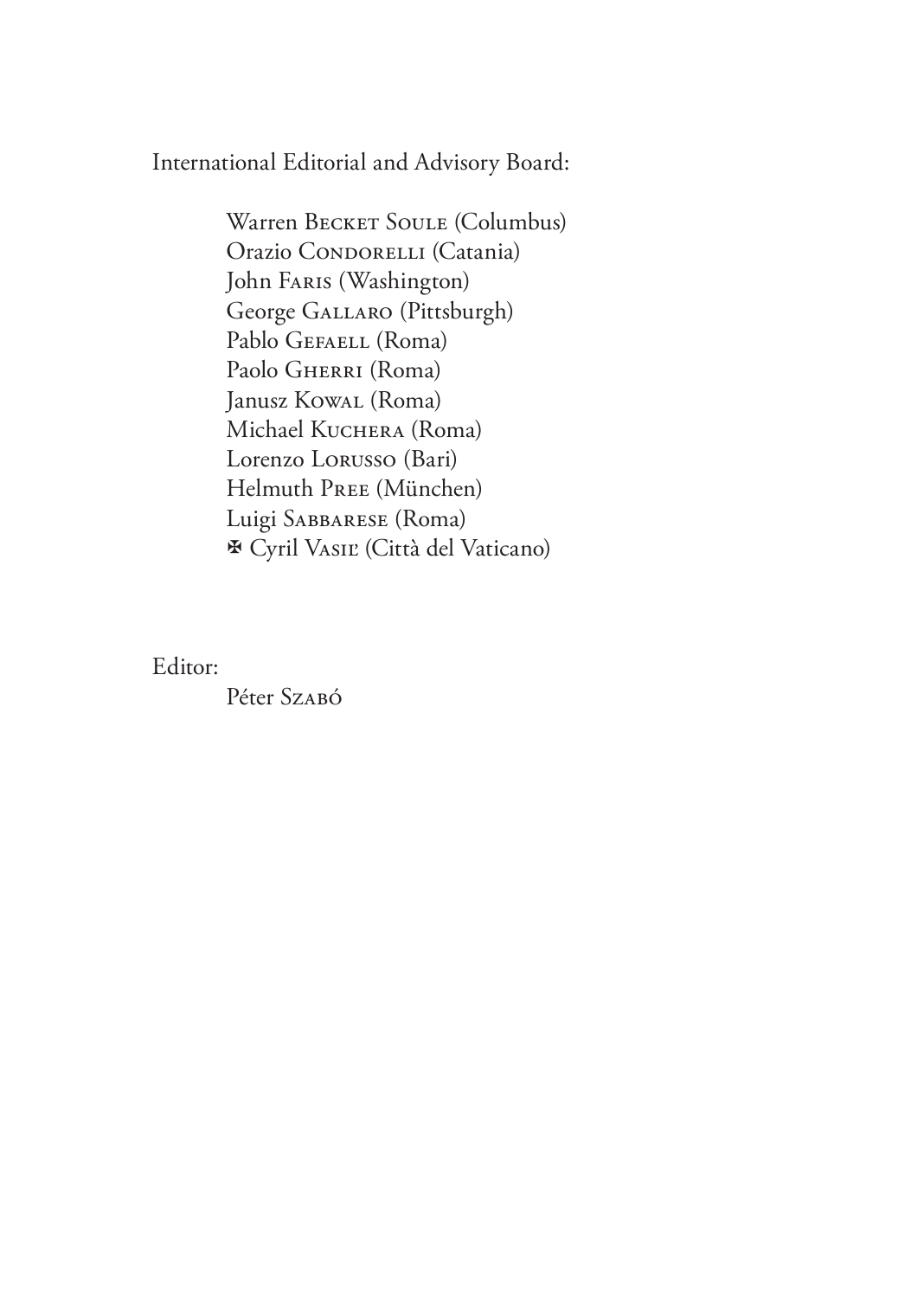# eastern canon law



St Athanasius Greek-Catholic Theological Institute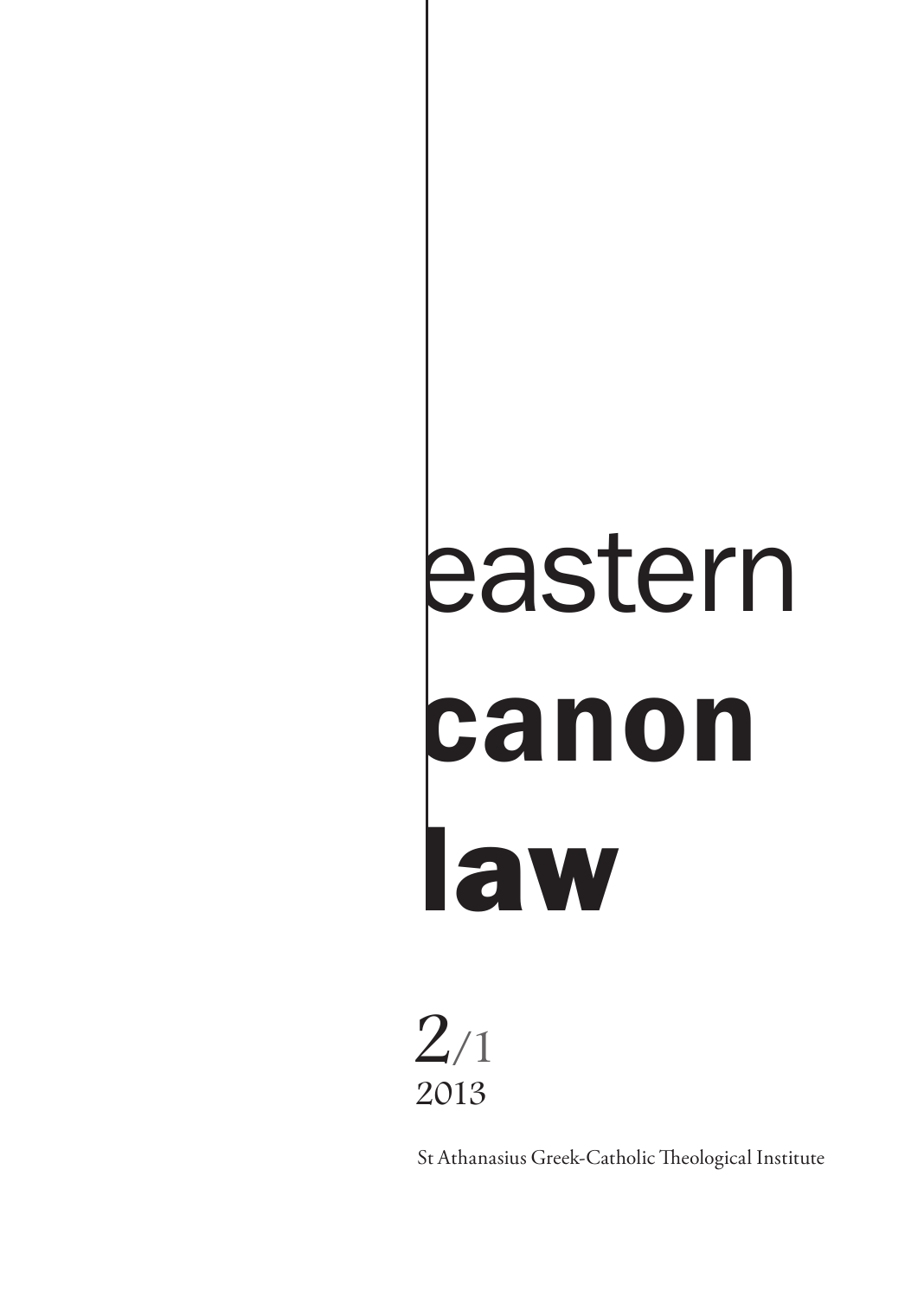# eastern canon law

HU ISSN 2064-0412

ECL is published twice a year by the St Athanasius Greek-Catholic Theological Institute

Responsible Editor: Tamás Véghseő (Rector)

Postal address: 4400 Nyíregyháza, Hungary Bethlen G. u. 13-19. e-mail: atanaz@atanaz.hu tel.: +36/42/597-600

Address for manuscripts and correspondence:

Péter Szabó

Szentkirályi u. 6. 3/40. 1088 Budapest, Hungary tel.: +36 30 498-3705 e-mail: synergia10@gmail.com

Yearly subscription for institutions:  $55 \in$ Rate for private individuals: 22  $\epsilon$ CIB Bank SWIFT: CIBHHUHB IBAN: HU83 1110 0702 1920 4893 3600 0001 EU VAT NUMBER: HU19204893

DTP Operator: Katalin Balogh

The views expressed are the responsability of the contributors

Eastern Canon Law is indexed in the *Ephemerides Theologicae Lovanienses & Canon Law Abstract*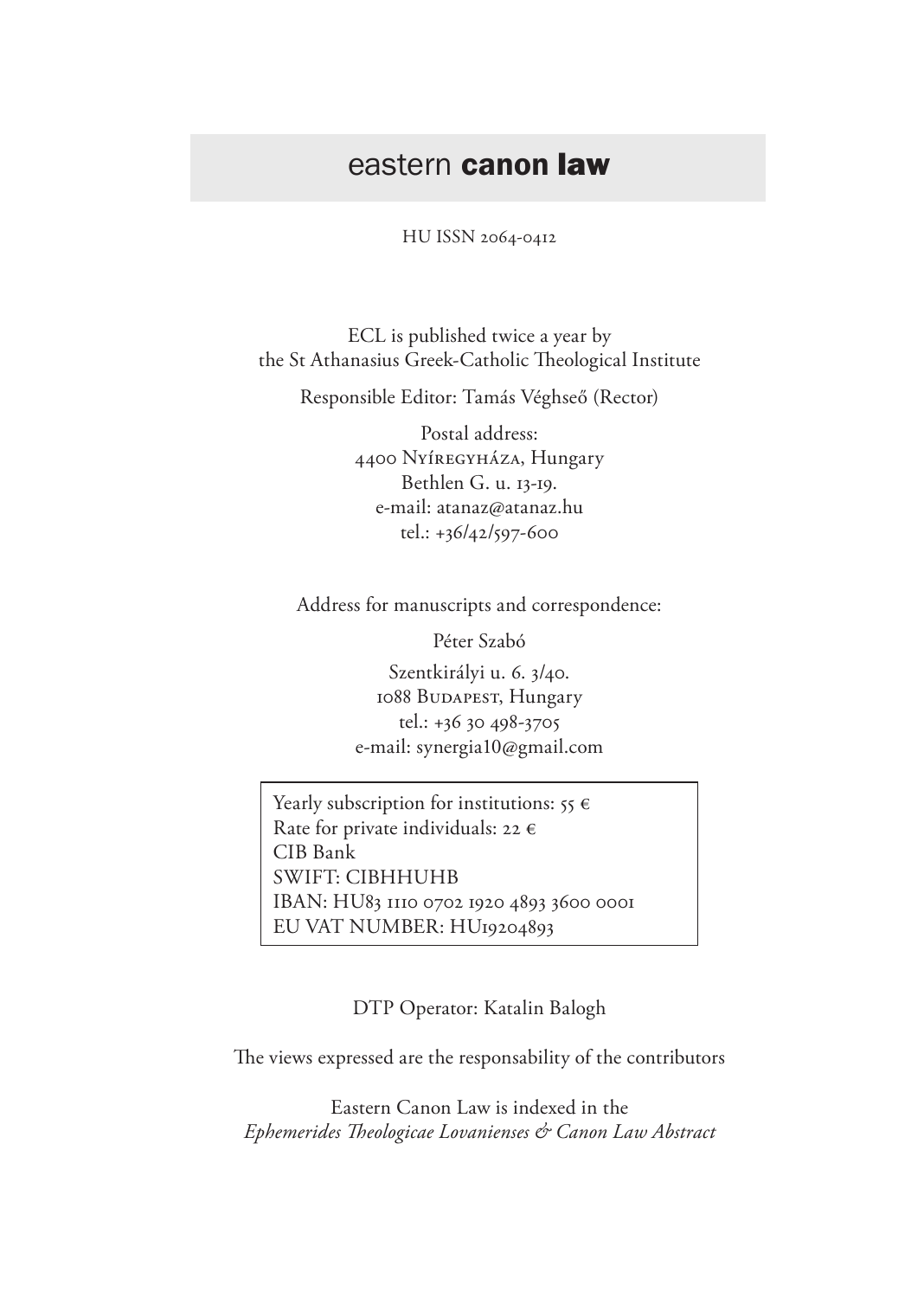# **Contents**